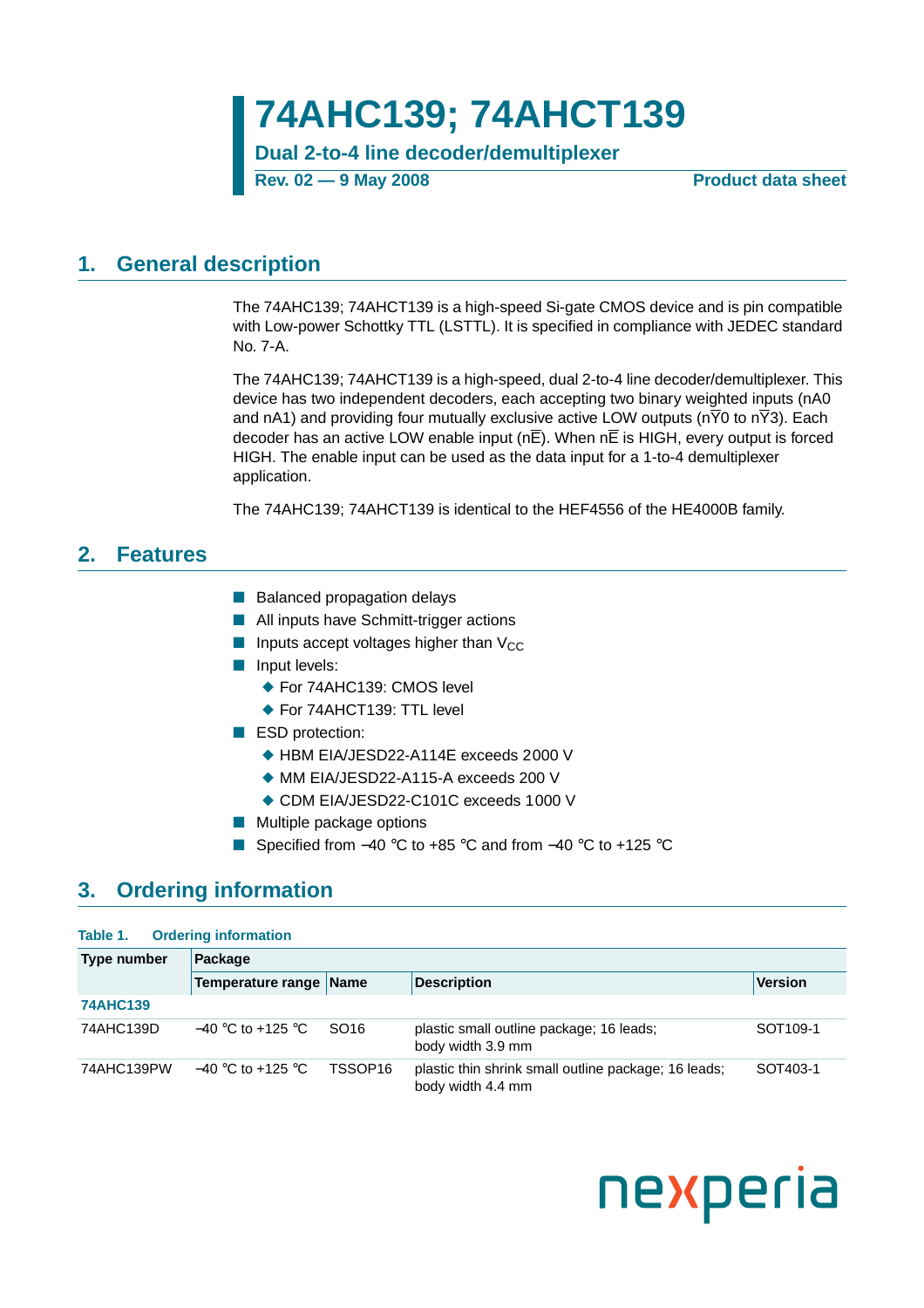#### **Dual 2-to-4 line decoder/demultiplexer**

| Type number      | Package                                        |                     |                                                                           |                      |  |  |  |  |  |  |
|------------------|------------------------------------------------|---------------------|---------------------------------------------------------------------------|----------------------|--|--|--|--|--|--|
|                  | Temperature range Name                         |                     | <b>Description</b>                                                        | <b>Version</b>       |  |  |  |  |  |  |
| <b>74AHCT139</b> |                                                |                     |                                                                           |                      |  |  |  |  |  |  |
| 74AHCT139D       | $-40$ °C to +125 °C                            | SO <sub>16</sub>    | plastic small outline package; 16 leads;<br>body width 3.9 mm             | SOT <sub>109-1</sub> |  |  |  |  |  |  |
|                  | 74AHCT139PW $-40\degree$ C to +125 $\degree$ C | TSSOP <sub>16</sub> | plastic thin shrink small outline package; 16 leads;<br>body width 4.4 mm | SOT403-1             |  |  |  |  |  |  |

#### **Table 1. Ordering information** continued

### <span id="page-1-0"></span>**4. Functional diagram**



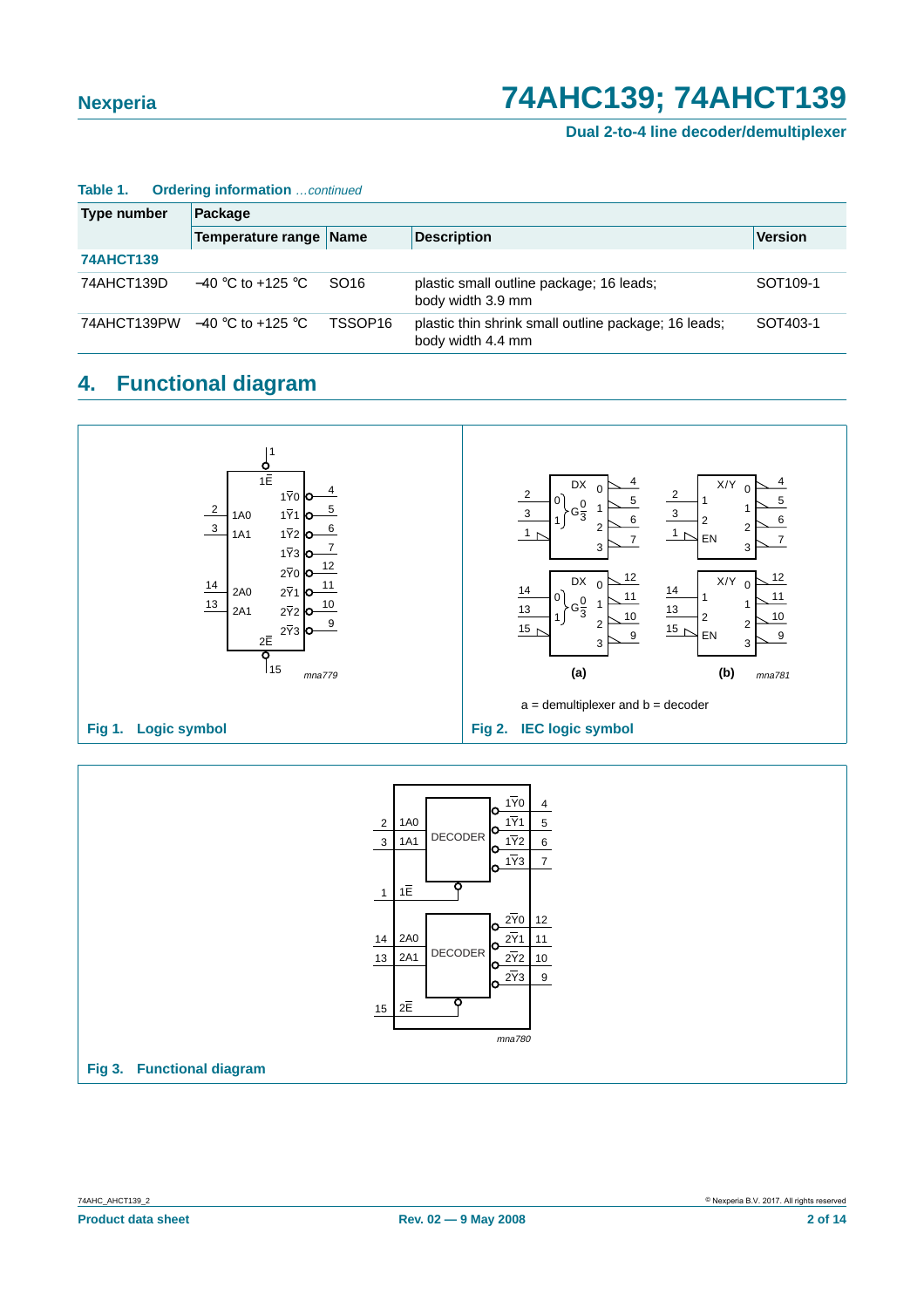**Dual 2-to-4 line decoder/demultiplexer**

## <span id="page-2-0"></span>**5. Pinning information**

### **5.1 Pinning**

<span id="page-2-1"></span>

### **5.2 Pin description**

<span id="page-2-2"></span>

| Table 2.         | <b>Pin description</b> |                           |
|------------------|------------------------|---------------------------|
| <b>Symbol</b>    | Pin                    | <b>Description</b>        |
| $1\overline{E}$  | 1                      | enable input (active LOW) |
| 1A0              | $\overline{2}$         | address input             |
| 1A1              | 3                      | address input             |
| $1\overline{Y}0$ | $\overline{4}$         | output                    |
| $1\overline{Y}1$ | $\mathbf 5$            | output                    |
| $1\overline{Y}2$ | 6                      | output                    |
| $1\overline{Y}3$ | 7                      | output                    |
| GND              | 8                      | ground (0 V)              |
| $2\overline{Y}3$ | 9                      | output                    |
| $2\overline{Y}2$ | 10                     | output                    |
| $2\overline{Y}1$ | 11                     | output                    |
| $2\overline{Y}0$ | 12                     | output                    |
| 2A1              | 13                     | address input             |
| 2A0              | 14                     | address input             |
| $2\overline{E}$  | 15                     | enable input (active LOW) |
| $V_{CC}$         | 16                     | supply voltage            |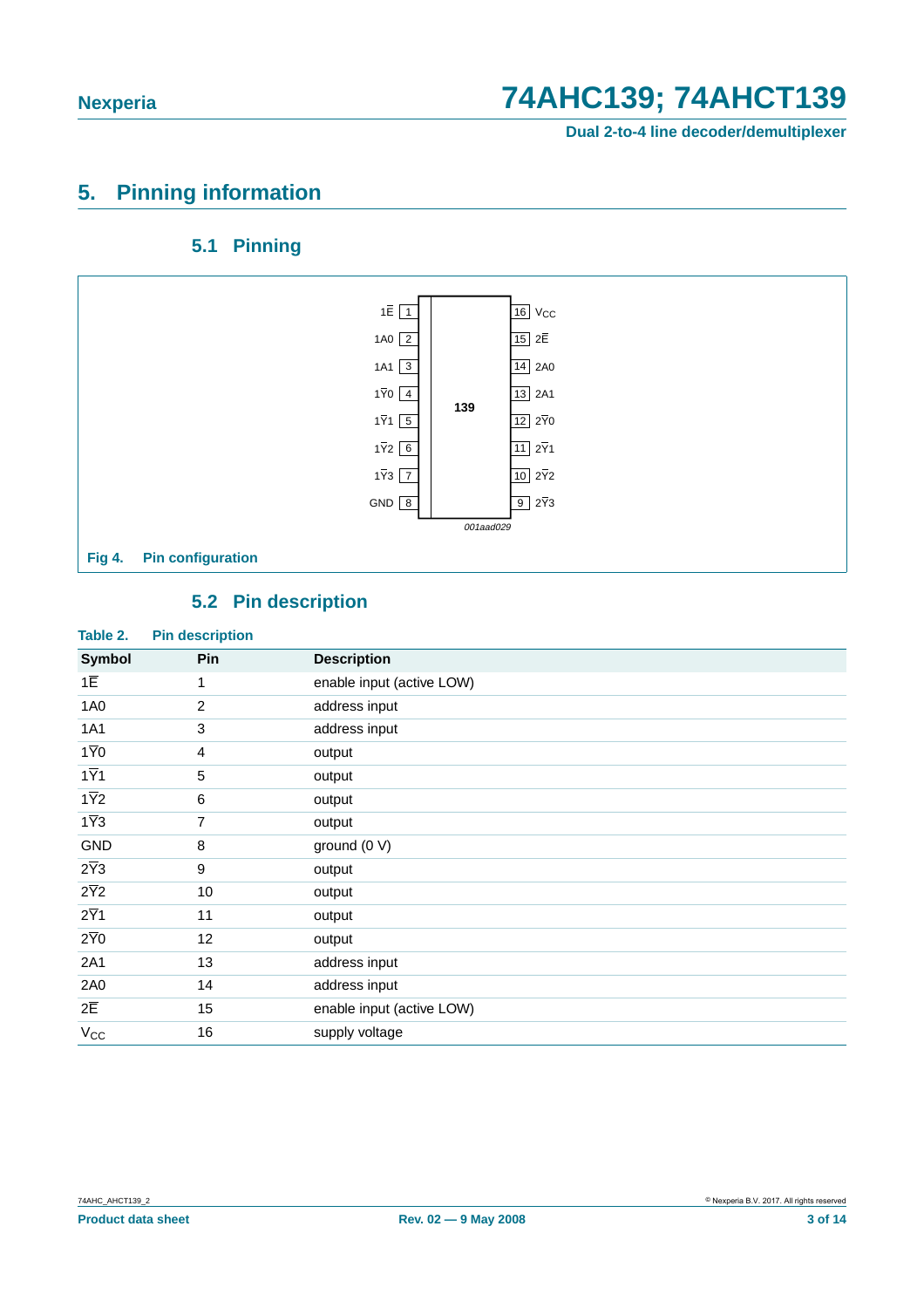**Dual 2-to-4 line decoder/demultiplexer**

### <span id="page-3-3"></span>**6. Functional description**

| <b>Control</b>  | Input |     | Output            |                  |             |             |  |
|-----------------|-------|-----|-------------------|------------------|-------------|-------------|--|
| $n\overline{E}$ | nA0   | nA1 | $n\overline{Y}$ 0 | $n\overline{Y}1$ | $n\bar{Y}2$ | $n\bar{Y}3$ |  |
| H               |       |     | н                 | Н                | H           | H           |  |
|                 |       |     |                   | Н                | H           |             |  |
|                 | Н     |     | Н                 |                  | H           | н           |  |
|                 |       | Н   | н                 | H                |             | H           |  |
|                 |       | н   | н                 | Н                | Н           |             |  |

<span id="page-3-0"></span> $[1]$  H = HIGH voltage level;

L = LOW voltage level;

 $X =$  don't care.

## <span id="page-3-4"></span>**7. Limiting values**

#### **Table 4. Limiting values**

In accordance with the Absolute Maximum Rating System (IEC 60134). Voltages are referenced to GND (ground =  $0 \text{ V}$ ).

| Symbol           | <b>Parameter</b>        | <b>Conditions</b>                                          | Min                                 | Max            | Unit |
|------------------|-------------------------|------------------------------------------------------------|-------------------------------------|----------------|------|
| $V_{CC}$         | supply voltage          |                                                            | $-0.5$                              | $+7.0$         | ٧    |
| $V_{I}$          | input voltage           |                                                            | $-0.5$                              | $+7.0$         | ٧    |
| $I_{IK}$         | input clamping current  | $V_1 < -0.5 V$                                             | $\boxed{1}$<br>$-20$                | $\blacksquare$ | mA   |
| $I_{OK}$         | output clamping current | $V_{\rm O}$ < -0.5 V or $V_{\rm O}$ > $V_{\rm CC}$ + 0.5 V | $\frac{[1]}{2}$ -20                 | $+20$          | mA   |
| $I_{\rm O}$      | output current          | $V_{\text{O}} = -0.5$ V to (V <sub>CC</sub> + 0.5 V)       | $-25$                               | $+25$          | mA   |
| $I_{\rm CC}$     | supply current          |                                                            |                                     | $+75$          | mA   |
| <b>I</b> GND     | ground current          |                                                            | $-75$                               | $\blacksquare$ | mA   |
| $T_{\text{stg}}$ | storage temperature     |                                                            | $-65$                               | $+150$         | °C   |
| $P_{\text{tot}}$ | total power dissipation | $T_{amb} = -40$ °C to +125 °C                              | $\begin{bmatrix} 2 \end{bmatrix}$ . | 500            | mW   |

<span id="page-3-1"></span>[1] The input and output voltage ratings may be exceeded if the input and output current ratings are observed.

<span id="page-3-2"></span>[2] For SO16 packages: above 70 °C the value of  $P_{tot}$  derates linearly at 8 mW/K.

For TSSOP16 packages: above 60 °C the value of  $P_{tot}$  derates linearly at 5.5 mW/K.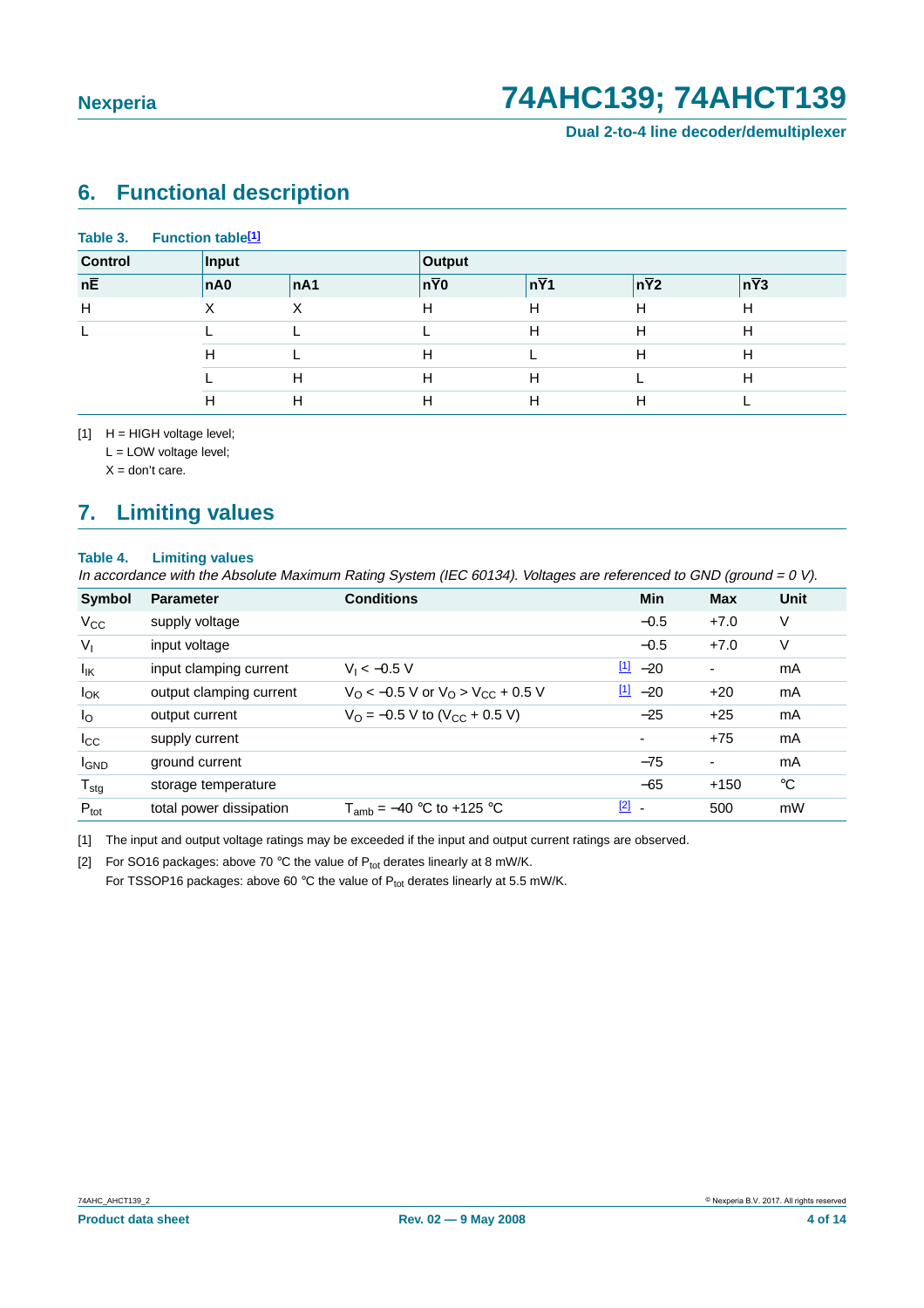**Dual 2-to-4 line decoder/demultiplexer**

## <span id="page-4-1"></span>**8. Recommended operating conditions**

| raple 5.            | <b>Operating conditions</b>         |                           |       |                          |              |             |
|---------------------|-------------------------------------|---------------------------|-------|--------------------------|--------------|-------------|
|                     | <b>Symbol Parameter</b>             | <b>Conditions</b>         | Min   | <b>Typ</b>               | <b>Max</b>   | Unit        |
| <b>74AHC139</b>     |                                     |                           |       |                          |              |             |
| $V_{\rm CC}$        | supply voltage                      |                           | 2.0   | 5.0                      | 5.5          | V           |
| $V_{1}$             | input voltage                       |                           | 0     | $\overline{\phantom{a}}$ | 5.5          | V           |
| $V_{\rm O}$         | output voltage                      |                           | 0     |                          | $V_{\rm CC}$ | V           |
| $T_{amb}$           | ambient temperature                 |                           | $-40$ | $+25$                    | $+125$       | $^{\circ}C$ |
| $\Delta t/\Delta V$ | input transition rise and fall rate | $V_{CC}$ = 3.0 V to 3.6 V |       |                          | 100          | ns/V        |
|                     |                                     | $V_{CC}$ = 4.5 V to 5.5 V | ٠     |                          | 20           | ns/V        |
| <b>74AHCT139</b>    |                                     |                           |       |                          |              |             |
| $V_{\rm CC}$        | supply voltage                      |                           | 4.5   | 5.0                      | 5.5          | V           |
| $V_{I}$             | input voltage                       |                           | 0     |                          | 5.5          | $\vee$      |
| $V_{\rm O}$         | output voltage                      |                           | 0     |                          | $V_{\rm CC}$ | V           |
| $T_{\mathsf{amb}}$  | ambient temperature                 |                           | $-40$ | $+25$                    | $+125$       | $^{\circ}C$ |
| $\Delta t/\Delta V$ | input transition rise and fall rate | $V_{CC}$ = 4.5 V to 5.5 V | ٠     |                          | 20           | ns/V        |
|                     |                                     |                           |       |                          |              |             |

## <span id="page-4-2"></span>**9. Static characteristics**

#### <span id="page-4-0"></span>**Table 6. Static characteristics**

**Table 5. Operating conditions**

At recommended operating conditions; voltages are referenced to GND (ground =  $0$  V).

| Symbol<br><b>Parameter</b> |                   | <b>Conditions</b>                                                  |                | 25 °C                    |                              | –40 °C to +85 °C         |                          | $-40$ °C to +125 °C      |                | <b>Unit</b> |
|----------------------------|-------------------|--------------------------------------------------------------------|----------------|--------------------------|------------------------------|--------------------------|--------------------------|--------------------------|----------------|-------------|
|                            |                   |                                                                    | <b>Min</b>     | <b>Typ</b>               | <b>Max</b>                   | <b>Min</b>               | <b>Max</b>               | Min                      | <b>Max</b>     |             |
| <b>74AHC139</b>            |                   |                                                                    |                |                          |                              |                          |                          |                          |                |             |
| $V_{\text{IH}}$            | HIGH-level        | $V_{CC}$ = 2.0 V                                                   | 1.5            | $\overline{\phantom{a}}$ | $\qquad \qquad \blacksquare$ | 1.5                      | $\overline{\phantom{a}}$ | 1.5                      | ä,             | V           |
|                            | input voltage     | $V_{CC}$ = 3.0 V                                                   | 2.1            | ä,                       | $\overline{\phantom{a}}$     | 2.1                      | $\overline{\phantom{a}}$ | 2.1                      | $\blacksquare$ | $\vee$      |
|                            |                   | $V_{CC}$ = 5.5 V                                                   | 3.85           | ÷,                       | $\blacksquare$               | 3.85                     | $\frac{1}{2}$            | 3.85                     | $\blacksquare$ | $\vee$      |
| $V_{IL}$                   | LOW-level         | $V_{CC}$ = 2.0 V                                                   |                | $\overline{\phantom{a}}$ | 0.5                          | $\overline{\phantom{a}}$ | 0.5                      | $\overline{\phantom{a}}$ | 0.5            | $\vee$      |
|                            | input voltage     | $V_{CC}$ = 3.0 V                                                   |                |                          | 0.9                          |                          | 0.9                      | $\overline{\phantom{a}}$ | 0.9            | $\vee$      |
|                            |                   | $V_{CC}$ = 5.5 V                                                   |                | $\overline{\phantom{a}}$ | 1.65                         | $\overline{\phantom{0}}$ | 1.65                     | $\overline{\phantom{a}}$ | 1.65           | $\vee$      |
| $V_{OH}$                   | <b>HIGH-level</b> | $V_1 = V_{1H}$ or $V_{II}$                                         |                |                          |                              |                          |                          |                          |                |             |
|                            | output voltage    | $I_{\text{O}} = -50 \mu\text{A}$ ; $V_{\text{CC}} = 2.0 \text{ V}$ | 1.9            | 2.0                      | $\blacksquare$               | 1.9                      |                          | 1.9                      | ÷,             | V           |
|                            |                   | $I_{\text{O}} = -50 \mu\text{A}$ ; $V_{\text{CC}} = 3.0 \text{ V}$ | 2.9            | 3.0                      | $\overline{\phantom{a}}$     | 2.9                      | $\blacksquare$           | 2.9                      | $\blacksquare$ | $\vee$      |
|                            |                   | $I_{\text{O}} = -50 \mu\text{A}$ ; $V_{\text{CC}} = 4.5 \text{ V}$ | 4.4            | 4.5                      | $\blacksquare$               | 4.4                      |                          | 4.4                      | ÷,             | $\vee$      |
|                            |                   | $I_{\Omega} = -4.0$ mA; $V_{\text{CC}} = 3.0$ V                    | 2.58           | ÷,                       | $\blacksquare$               | 2.48                     | $\blacksquare$           | 2.40                     | $\blacksquare$ | $\vee$      |
|                            |                   | $I_{\Omega}$ = -8.0 mA; $V_{\text{CC}}$ = 4.5 V                    | 3.94           | ä,                       |                              | 3.80                     | ä,                       | 3.70                     | $\blacksquare$ | $\vee$      |
| $V_{OL}$                   | LOW-level         | $V_1 = V_{1H}$ or $V_{1L}$                                         |                |                          |                              |                          |                          |                          |                |             |
|                            | output voltage    | $I_{\text{O}}$ = 50 µA; $V_{\text{CC}}$ = 2.0 V                    |                | $\mathbf 0$              | 0.1                          |                          | 0.1                      |                          | 0.1            | V           |
|                            |                   | $I_{\text{O}}$ = 50 µA; $V_{\text{CC}}$ = 3.0 V                    | $\blacksquare$ | $\Omega$                 | 0.1                          | ۰.                       | 0.1                      |                          | 0.1            | $\vee$      |
|                            |                   | $I_{\Omega}$ = 50 µA; $V_{\text{CC}}$ = 4.5 V                      | $\blacksquare$ | $\Omega$                 | 0.1                          | -                        | 0.1                      | $\overline{\phantom{a}}$ | 0.1            | $\vee$      |
|                            |                   | $I_{\Omega}$ = 4.0 mA; $V_{\text{CC}}$ = 3.0 V                     | ä,             | ÷.                       | 0.36                         | ÷,                       | 0.44                     | ä,                       | 0.55           | $\vee$      |
|                            |                   | $IO$ = 8.0 mA; $VCC$ = 4.5 V                                       | $\blacksquare$ | $\blacksquare$           | 0.36                         | ÷,                       | 0.44                     | $\blacksquare$           | 0.55           | $\vee$      |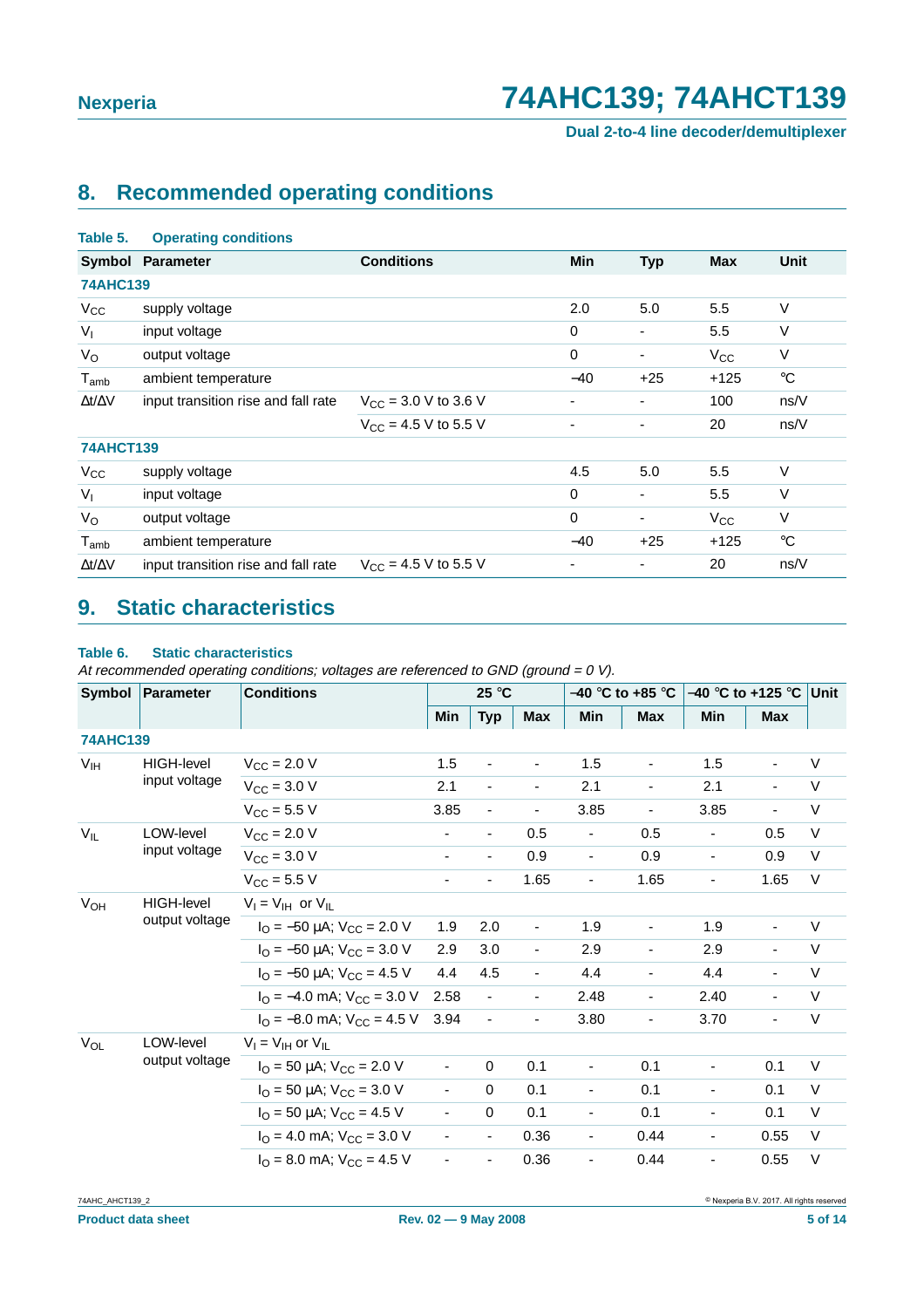**Dual 2-to-4 line decoder/demultiplexer**

#### **Table 6. Static characteristics** …continued

At recommended operating conditions; voltages are referenced to GND (ground =  $0$  V).

| Symbol           | Parameter                          | <b>Conditions</b>                                                                                                       |                              | 25 °C                    |                |                          | $-40$ °C to +85 °C | –40 °C to +125 °C        | <b>Unit</b> |         |
|------------------|------------------------------------|-------------------------------------------------------------------------------------------------------------------------|------------------------------|--------------------------|----------------|--------------------------|--------------------|--------------------------|-------------|---------|
|                  |                                    |                                                                                                                         | Min                          | <b>Typ</b>               | <b>Max</b>     | Min                      | <b>Max</b>         | Min                      | <b>Max</b>  |         |
| $\mathsf{I}_1$   | input leakage<br>current           | $V_1 = 5.5$ V or GND;<br>$V_{CC} = 0 V$ to 5.5 V                                                                        |                              |                          | 0.1            |                          | 1.0                |                          | 2.0         | $\mu$ A |
| $I_{\rm CC}$     | supply current                     | $V_1 = V_{CC}$ or GND; $I_Q = 0$ A;<br>$V_{CC} = 5.5 V$                                                                 |                              | ۰                        | 4.0            |                          | 40                 |                          | 80          | $\mu$ A |
| C <sub>1</sub>   | input<br>capacitance               | $V_1 = V_{CC}$ or GND                                                                                                   | $\blacksquare$               | 3                        | 10             | $\blacksquare$           | 10                 | $\blacksquare$           | 10          | pF      |
| $C_{\rm O}$      | output<br>capacitance              |                                                                                                                         |                              | $\overline{\mathbf{4}}$  |                |                          |                    |                          |             | pF      |
| <b>74AHCT139</b> |                                    |                                                                                                                         |                              |                          |                |                          |                    |                          |             |         |
| V <sub>IH</sub>  | <b>HIGH-level</b><br>input voltage | $V_{CC}$ = 4.5 V to 5.5 V                                                                                               | 2.0                          |                          |                | 2.0                      |                    | 2.0                      |             | $\vee$  |
| $V_{IL}$         | LOW-level<br>input voltage         | $V_{CC}$ = 4.5 V to 5.5 V                                                                                               | $\qquad \qquad \blacksquare$ | ٠                        | 0.8            |                          | 0.8                |                          | 0.8         | $\vee$  |
| V <sub>OH</sub>  | HIGH-level                         | $V_I = V_{IH}$ or $V_{IL}$ ; $V_{CC} = 4.5$ V                                                                           |                              |                          |                |                          |                    |                          |             |         |
|                  | output voltage                     | $I_{\Omega} = -50 \mu A$                                                                                                | 4.4                          | 4.5                      | $\blacksquare$ | 4.4                      | ÷,                 | 4.4                      |             | V       |
|                  |                                    | $I_{\Omega} = -8.0$ mA                                                                                                  | 3.94                         | $\frac{1}{2}$            | ÷,             | 3.80                     | $\blacksquare$     | 3.70                     | ä,          | $\vee$  |
| $V_{OL}$         | LOW-level                          | $V_1 = V_{1H}$ or $V_{1L}$ ; $V_{CC} = 4.5$ V                                                                           |                              |                          |                |                          |                    |                          |             |         |
|                  | output voltage                     | $I_{O} = 50 \mu A$                                                                                                      | ÷,                           | $\pmb{0}$                | 0.1            | ÷,                       | 0.1                | $\blacksquare$           | 0.1         | $\vee$  |
|                  |                                    | $I_{\Omega} = 8.0$ mA                                                                                                   | $\overline{\phantom{a}}$     | ۰                        | 0.36           | $\overline{\phantom{a}}$ | 0.44               | $\overline{\phantom{a}}$ | 0.55        | V       |
| $\mathbf{l}_1$   | input leakage<br>current           | $V_1 = 5.5$ V or GND;<br>$V_{CC} = 0 V$ to 5.5 V                                                                        |                              | ÷,                       | 0.1            | ÷,                       | 1.0                |                          | 2.0         | $\mu$ A |
| $I_{\rm CC}$     | supply current                     | $V_1 = V_{CC}$ or GND; $I_O = 0$ A;<br>$V_{\text{CC}} = 5.5 V$                                                          |                              | $\overline{\phantom{0}}$ | 4.0            |                          | 40                 |                          | 80          | μA      |
| $\Delta I_{CC}$  | additional<br>supply current       | per input pin;<br>$V_1 = V_{CC} - 2.1$ V; other pins<br>at $V_{CC}$ or GND; $I_{O} = 0$ A;<br>$V_{CC}$ = 4.5 V to 5.5 V | L.                           |                          | 1.35           | $\blacksquare$           | 1.5                |                          | 1.5         | mA      |
| C <sub>1</sub>   | input<br>capacitance               | $V_1 = V_{CC}$ or GND                                                                                                   |                              | 3                        | 10             |                          | 10                 |                          | 10          | pF      |
| C <sub>O</sub>   | output<br>capacitance              |                                                                                                                         |                              | 4                        |                |                          |                    |                          |             | pF      |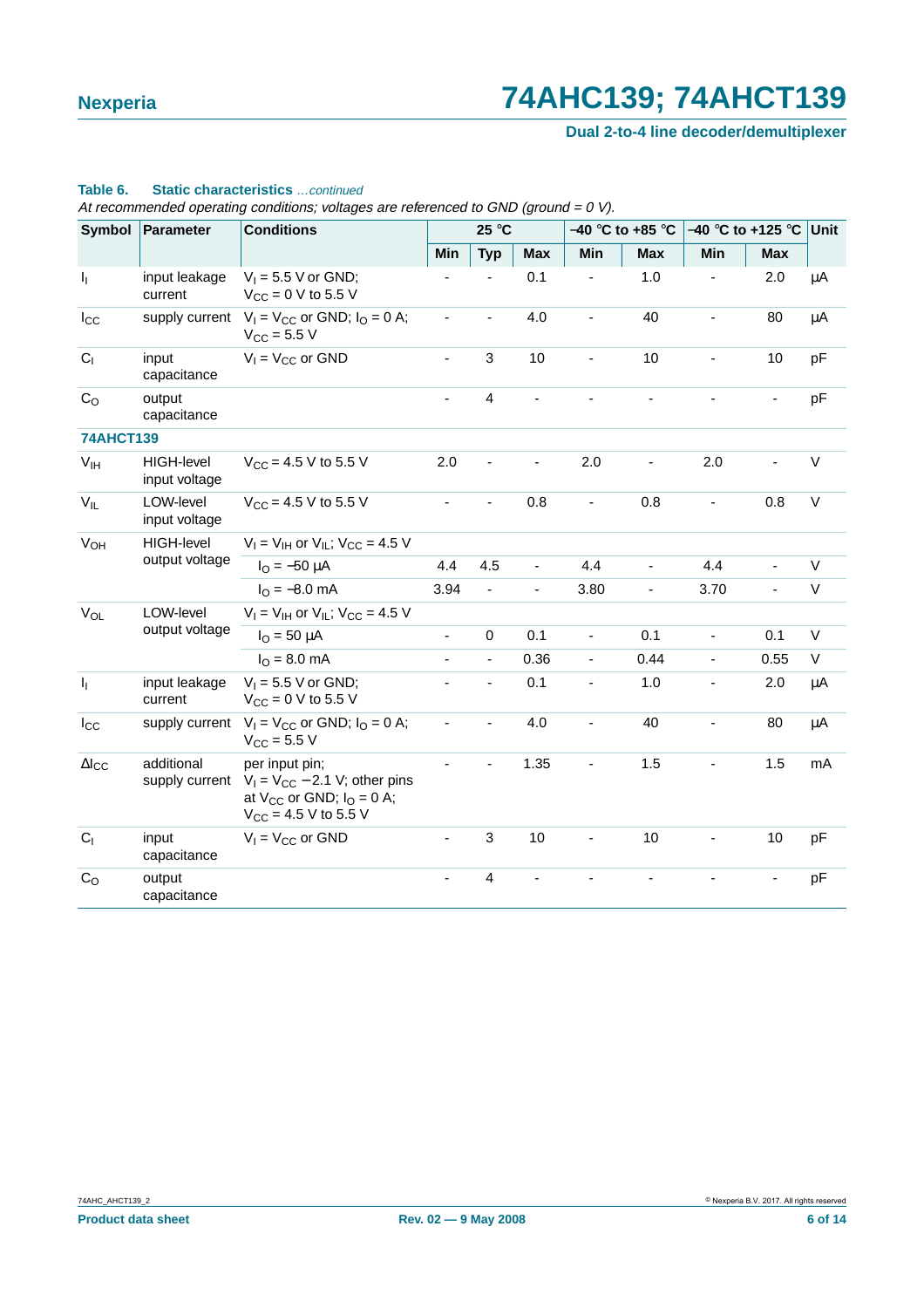**Dual 2-to-4 line decoder/demultiplexer**

### <span id="page-6-3"></span>**10. Dynamic characteristics**

#### **Table 7. Dynamic characteristics**

Voltages are referenced to GND (ground =  $0$  V); for test circuit see [Figure](#page-8-0) 7.

| Symbol          | <b>Parameter</b>                            | <b>Conditions</b>                                    |       |                              | 25 °C              |                          | –40 °C to +85 °C |            | $-40$ °C to +125 °C Unit |                |    |
|-----------------|---------------------------------------------|------------------------------------------------------|-------|------------------------------|--------------------|--------------------------|------------------|------------|--------------------------|----------------|----|
|                 |                                             |                                                      |       | Min                          | Typ <sup>[1]</sup> | <b>Max</b>               | Min              | <b>Max</b> | Min                      | <b>Max</b>     |    |
| <b>74AHC139</b> |                                             |                                                      |       |                              |                    |                          |                  |            |                          |                |    |
| $t_{\rm pd}$    |                                             | propagation $nAn$ to $n\overline{Y}n$ ; see Figure 5 | $[2]$ |                              |                    |                          |                  |            |                          |                |    |
|                 | delay                                       | $V_{CC}$ = 3.0 V to 3.6 V                            |       |                              |                    |                          |                  |            |                          |                |    |
|                 |                                             | $C_L = 15$ pF                                        |       | $\overline{\phantom{a}}$     | 5.5                | 11.0                     | 1.0              | 13.0       | 1.0                      | 14.0           | ns |
|                 |                                             | $C_L = 50$ pF                                        |       | $\blacksquare$               | 7.9                | 14.5                     | 1.0              | 16.5       | 1.0                      | 18.5           | ns |
|                 |                                             | $V_{CC}$ = 4.5 V to 5.5 V                            |       |                              |                    |                          |                  |            |                          |                |    |
|                 |                                             | $C_L = 15$ pF                                        |       | $\overline{\phantom{a}}$     | 3.9                | 7.2                      | 1.0              | 8.5        | 1.0                      | 9.0            | ns |
|                 |                                             | $C_1 = 50$ pF                                        |       | $\blacksquare$               | 5.6                | 9.2                      | 1.0              | 10.5       | 1.0                      | 11.5           | ns |
|                 |                                             | $n\overline{E}$ to $n\overline{Y}n$ ; see Figure 6   | $[2]$ |                              |                    |                          |                  |            |                          |                |    |
|                 |                                             | $V_{CC}$ = 3.0 V to 3.6 V                            |       |                              |                    |                          |                  |            |                          |                |    |
|                 |                                             | $C_L = 15$ pF                                        |       | $\overline{\phantom{a}}$     | 4.8                | 9.2                      | 1.0              | 11.0       | 1.0                      | 11.5           | ns |
|                 |                                             | $C_L = 50$ pF                                        |       |                              | 6.9                | 12.7                     | 1.0              | 14.5       | 1.0                      | 16.0           | ns |
|                 |                                             | $V_{CC}$ = 4.5 V to 5.5 V                            |       |                              |                    |                          |                  |            |                          |                |    |
|                 |                                             | $C_L = 15$ pF                                        |       | $\overline{\phantom{a}}$     | 3.4                | 6.3                      | 1.0              | 7.5        | 1.0                      | 8.0            | ns |
|                 |                                             | $C_1 = 50$ pF                                        |       | $\blacksquare$               | 4.9                | 8.3                      | 1.0              | 9.5        | 1.0                      | 10.5           | ns |
| $C_{PD}$        | power<br>dissipation<br>capacitance         | $f_i = 1$ MHz; $V_i =$ GND to $V_{CC}$               | $[3]$ | $\blacksquare$               | 26                 | $\overline{\phantom{0}}$ |                  |            |                          | $\blacksquare$ | pF |
|                 | 74AHCT139; V <sub>CC</sub> = 4.5 V to 5.5 V |                                                      |       |                              |                    |                          |                  |            |                          |                |    |
| $t_{\rm pd}$    |                                             | propagation nAn to n $\overline{Y}$ n; see Figure 5  | $[2]$ |                              |                    |                          |                  |            |                          |                |    |
|                 | delay                                       | $C_L = 15$ pF                                        |       |                              | 4.7                | 7.2                      | 1.0              | 8.5        | 1.0                      | 9.0            | ns |
|                 |                                             | $C_L = 50$ pF                                        |       | $\blacksquare$               | 6.5                | 9.2                      | 1.0              | 10.5       | 1.0                      | 11.5           | ns |
|                 |                                             | $n\overline{E}$ to $n\overline{Y}n$ ; see Figure 6   | $[2]$ |                              |                    |                          |                  |            |                          |                |    |
|                 |                                             | $C_L = 15$ pF                                        |       | $\overline{\phantom{a}}$     | 3.6                | 6.3                      | 1.0              | 7.5        | 1.0                      | 8.0            | ns |
|                 |                                             | $C_L = 50$ pF                                        |       |                              | 5.2                | 8.3                      | 1.0              | 9.5        | 1.0                      | 10.5           | ns |
| $C_{PD}$        | power<br>dissipation<br>capacitance         | $f_i = 1$ MHz; $V_i =$ GND to $V_{CC}$               | [3]   | $\qquad \qquad \blacksquare$ | 23                 | $\overline{a}$           |                  |            |                          |                | pF |

<span id="page-6-0"></span>[1] Typical values are measured at nominal supply voltage ( $V_{CC}$  = 3.3 V and  $V_{CC}$  = 5.0 V).

<span id="page-6-1"></span>[2]  $t_{pd}$  is the same as  $t_{PLH}$  and  $t_{PHL}$ .

<span id="page-6-2"></span>[3] C<sub>PD</sub> is used to determine the dynamic power dissipation (P<sub>D</sub> in  $\mu$ W).

 $P_D = C_{PD} \times V_{CC}^2 \times f_i \times N + \Sigma (C_L \times V_{CC}^2 \times f_o)$  where:

 $f_i$  = input frequency in MHz;

 $f_0$  = output frequency in MHz;

 $C_1$  = output load capacitance in pF;

 $V_{CC}$  = supply voltage in V;

 $N =$  number of inputs switching;

 $\Sigma(C_L \times V_{CC}^2 \times f_0) =$  sum of the outputs.

74AHC\_AHCT139\_2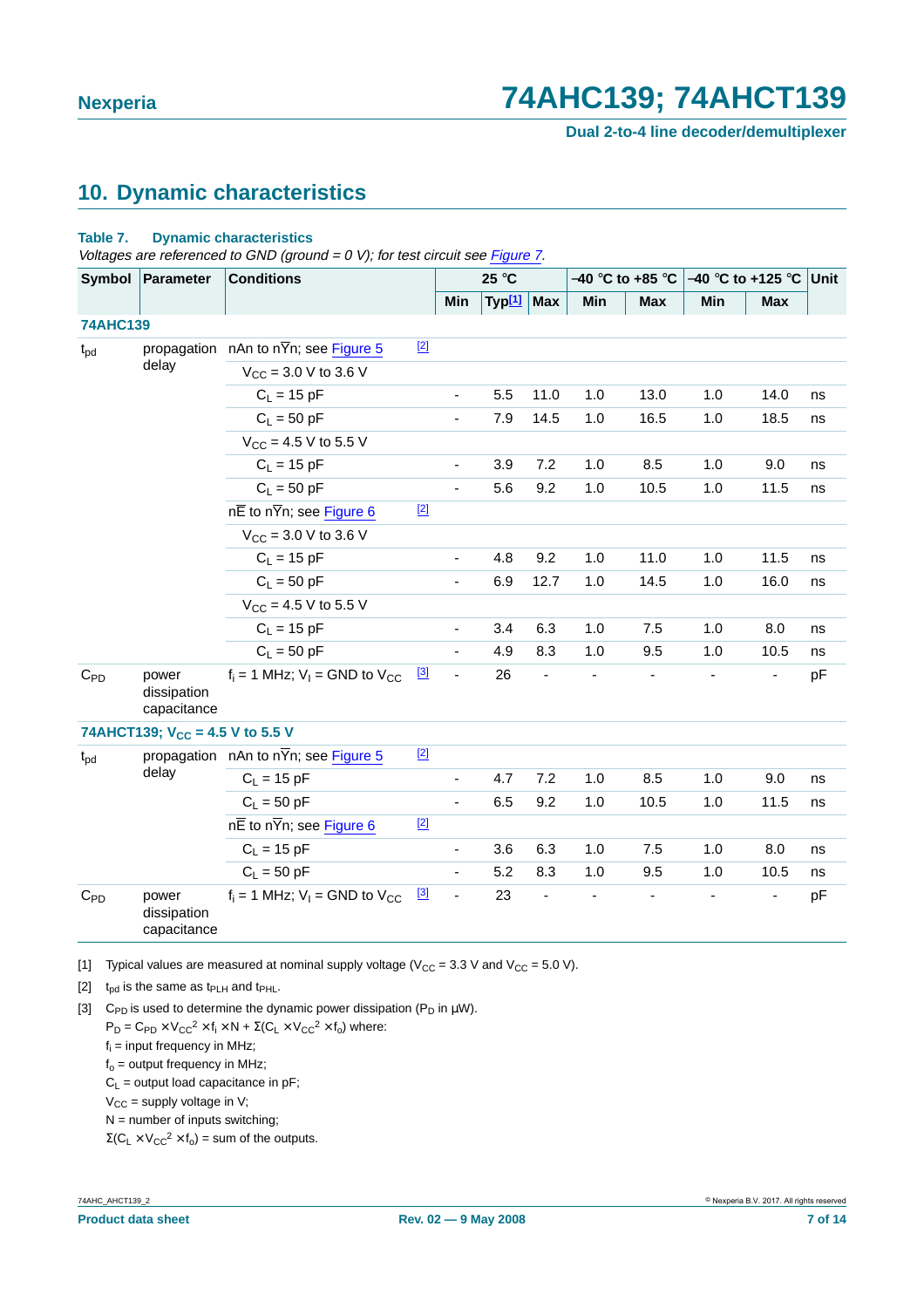**Dual 2-to-4 line decoder/demultiplexer**

### <span id="page-7-3"></span>**11. Waveforms**



<span id="page-7-0"></span>

#### <span id="page-7-2"></span><span id="page-7-1"></span>**Table 8. Measurement points**

| <b>Type</b> | Input                      | <b>Output</b>           |  |
|-------------|----------------------------|-------------------------|--|
|             | V <sub>M</sub>             | V <sub>M</sub>          |  |
| 74AHC139    | $0.5 \times V_{\text{CC}}$ | $0.5 \times V_{CC}$     |  |
| 74AHCT139   | 1.5V                       | $0.5 \times V_{\rm CC}$ |  |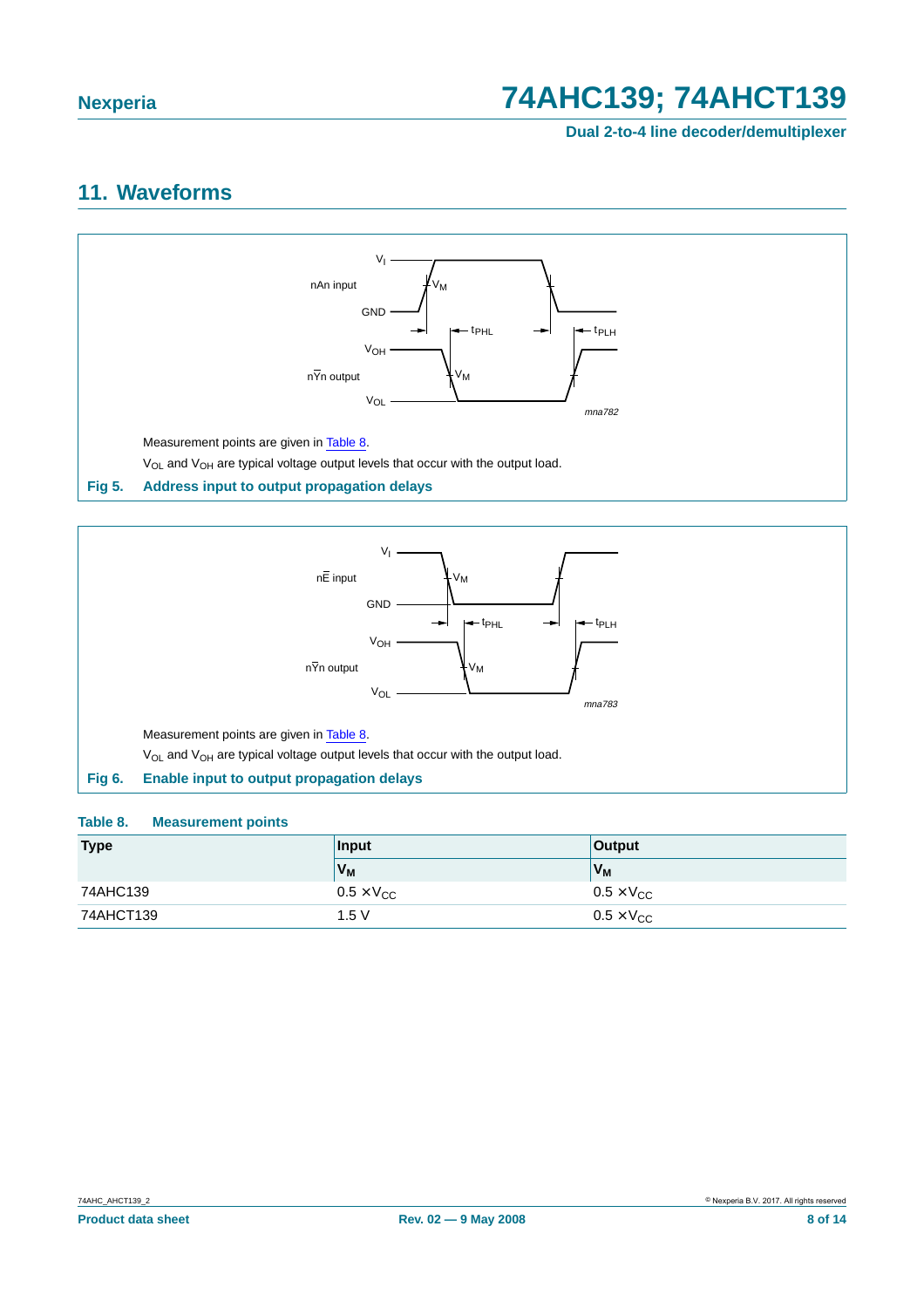**Dual 2-to-4 line decoder/demultiplexer**



#### <span id="page-8-1"></span><span id="page-8-0"></span>**Table 9. Test data**

| <b>Type</b> | Input |                                 | Load         | Test                                |
|-------------|-------|---------------------------------|--------------|-------------------------------------|
|             |       | t <sub>r</sub> , t <sub>f</sub> | `UL          |                                     |
| 74AHC139    | Vcc   | $\leq 3.0$ ns                   | 15 pF, 50 pF | t <sub>PLH</sub> , t <sub>PHL</sub> |
| 74AHCT139   | 3.0V  | $\leq$ 3.0 ns                   | 15 pF, 50 pF | t <sub>PLH</sub> , t <sub>PHL</sub> |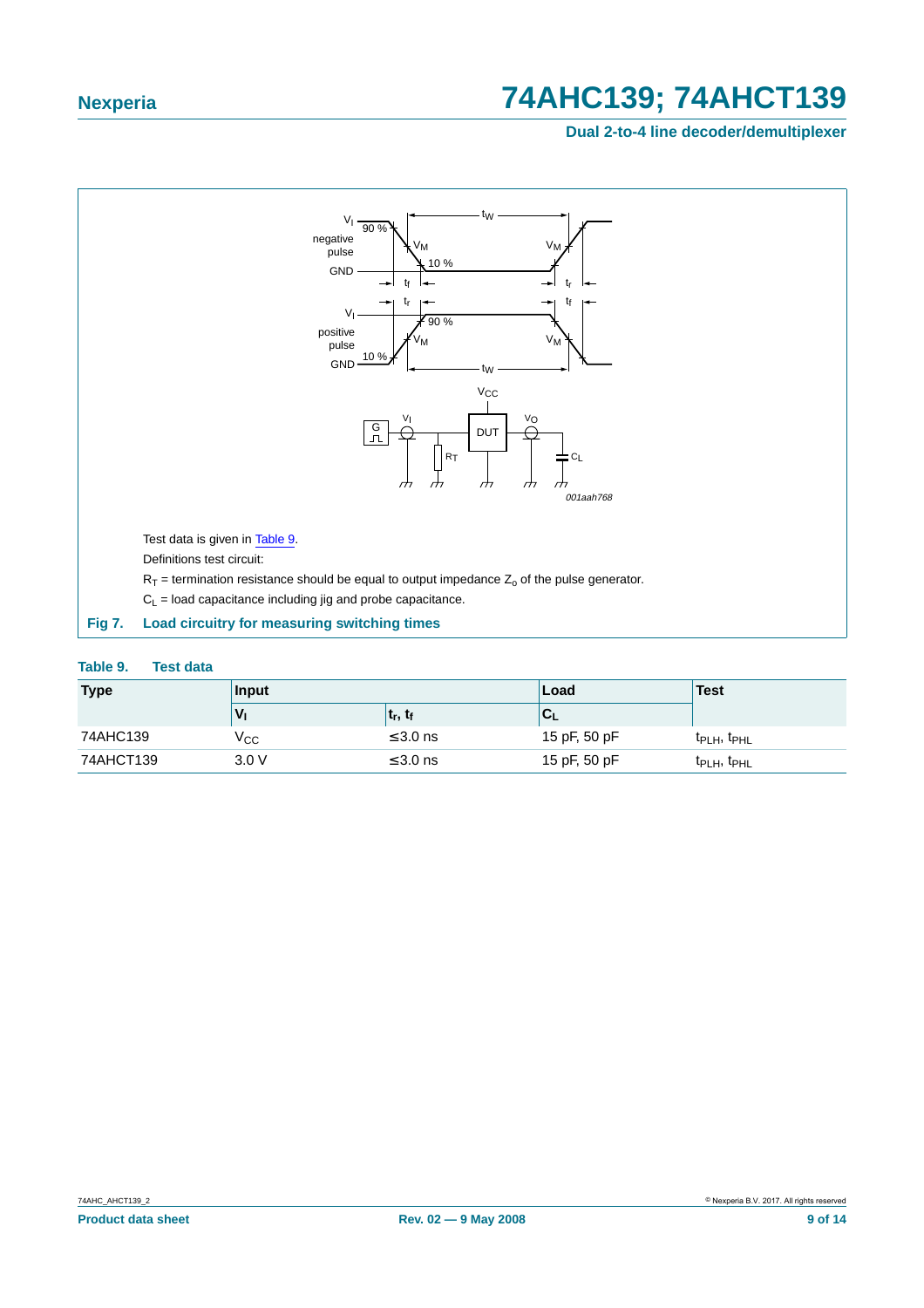**Dual 2-to-4 line decoder/demultiplexer**

### <span id="page-9-0"></span>**12. Package outline**



#### **Fig 8. Package outline SOT109-1 (SO16)**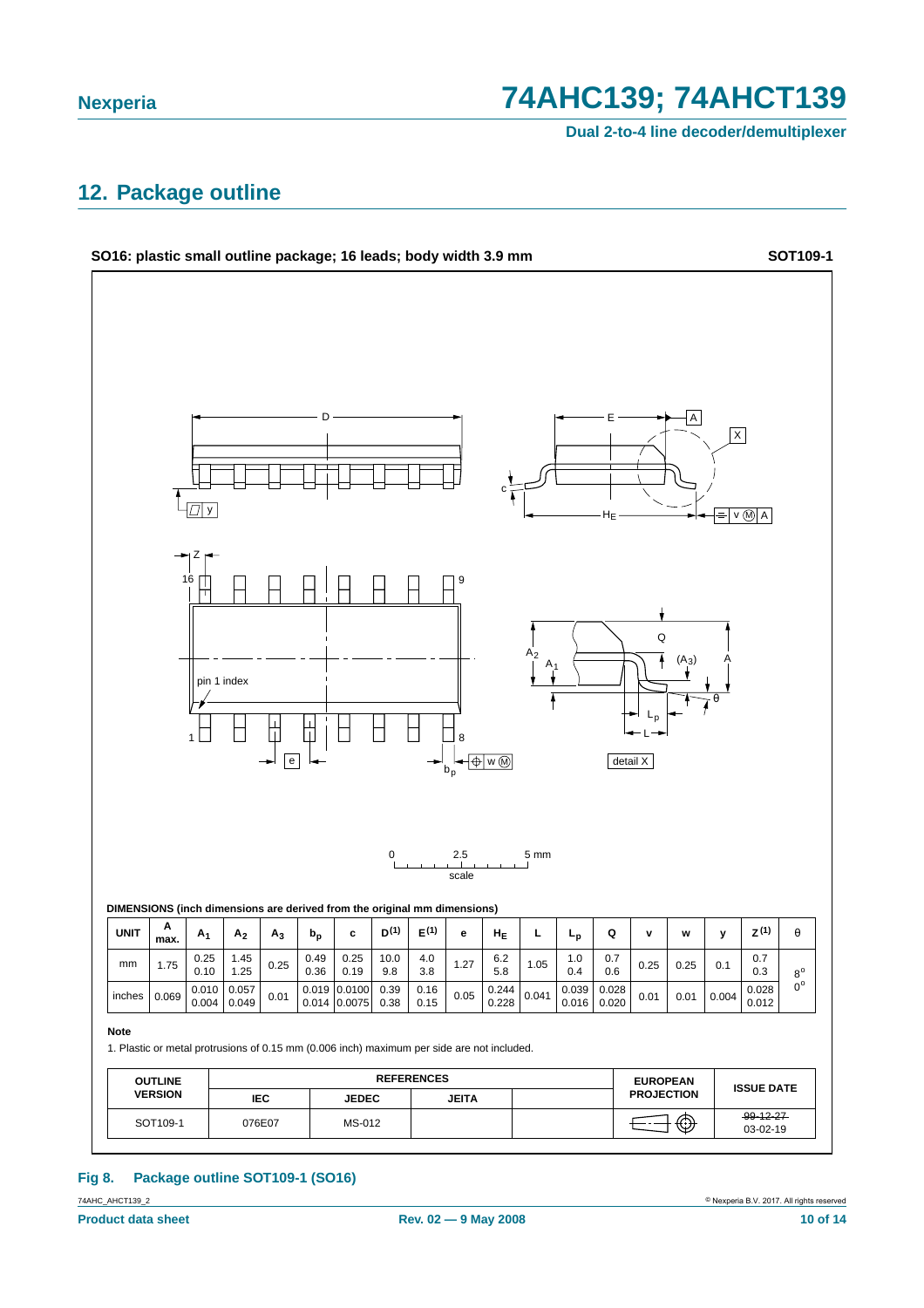**Dual 2-to-4 line decoder/demultiplexer**



#### **Fig 9. Package outline SOT403-1 (TSSOP16)**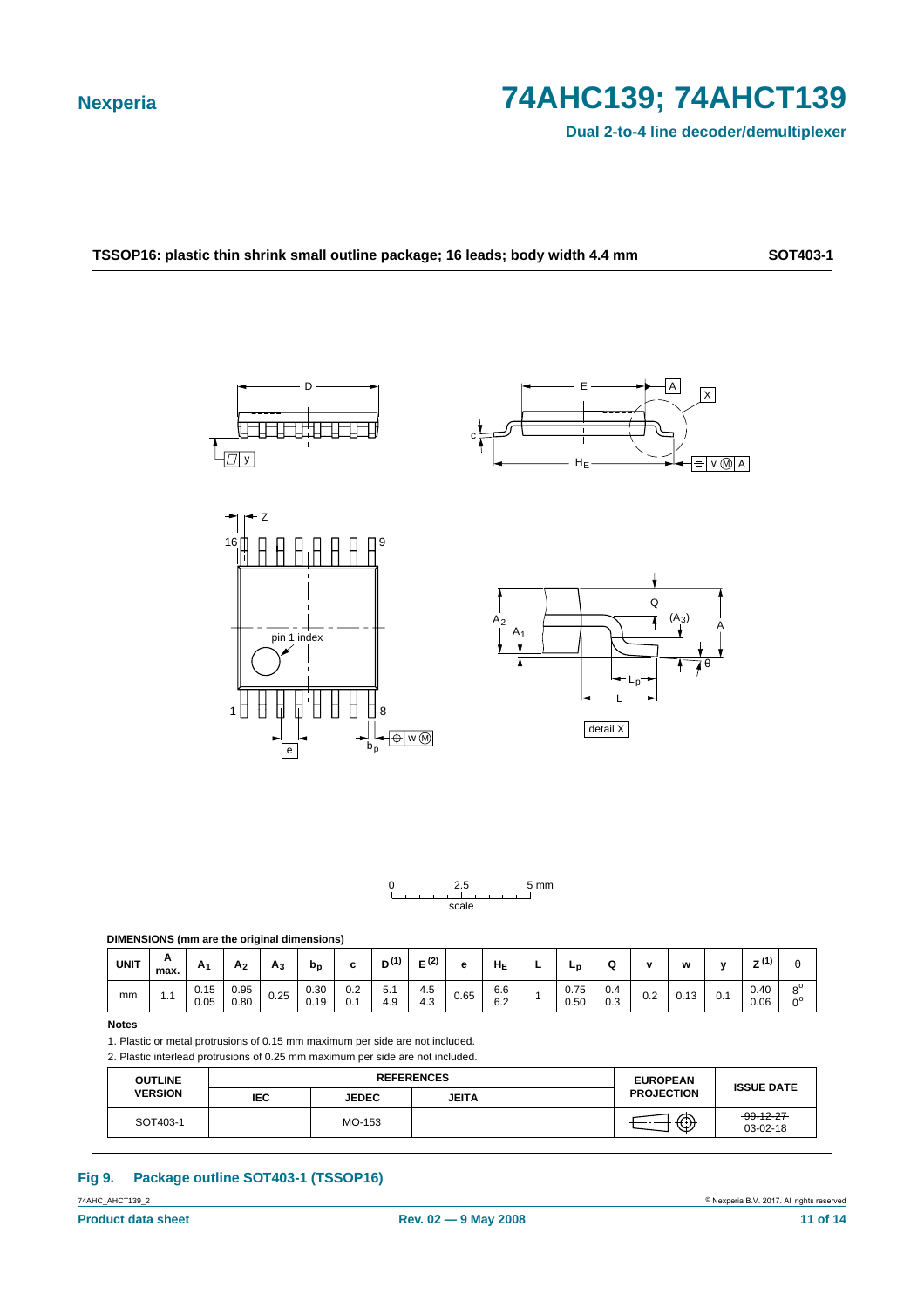**Dual 2-to-4 line decoder/demultiplexer**

## <span id="page-11-0"></span>**13. Abbreviations**

| <b>Abbreviations</b><br>Table 10. |                                                |  |  |  |
|-----------------------------------|------------------------------------------------|--|--|--|
| Acronym                           | <b>Description</b>                             |  |  |  |
| <b>CDM</b>                        | <b>Charged Device Model</b>                    |  |  |  |
| <b>CMOS</b>                       | Complementary Metal-Oxide Semiconductor        |  |  |  |
| <b>DUT</b>                        | Device Under Test                              |  |  |  |
| <b>ESD</b>                        | ElectroStatic Discharge                        |  |  |  |
| <b>HBM</b>                        | Human Body Model                               |  |  |  |
| <b>LSTTL</b>                      | Low-power Schottky Transistor-Transistor Logic |  |  |  |
| MМ                                | Machine Model                                  |  |  |  |

## <span id="page-11-1"></span>**14. Revision history**

#### **Table 11. Revision history**

| Document ID     | Release date                                                                                                           | Data sheet status                                                        | <b>Change notice</b> | <b>Supersedes</b>        |  |
|-----------------|------------------------------------------------------------------------------------------------------------------------|--------------------------------------------------------------------------|----------------------|--------------------------|--|
| 74AHC_AHCT139_2 | 20080509                                                                                                               | Product data sheet                                                       | ٠                    | 74AHC AHCT139 1          |  |
| Modifications:  | The format of this data sheet has been redesigned to comply with the new identity<br>guidelines of NXP Semiconductors. |                                                                          |                      |                          |  |
|                 |                                                                                                                        | Legal texts have been adapted to the new company name where appropriate. |                      |                          |  |
|                 |                                                                                                                        | Table 6: the conditions for input leakage current have been changed.     |                      |                          |  |
| 74AHC AHCT139 1 | 19990901                                                                                                               | Product specification                                                    | -                    | $\overline{\phantom{0}}$ |  |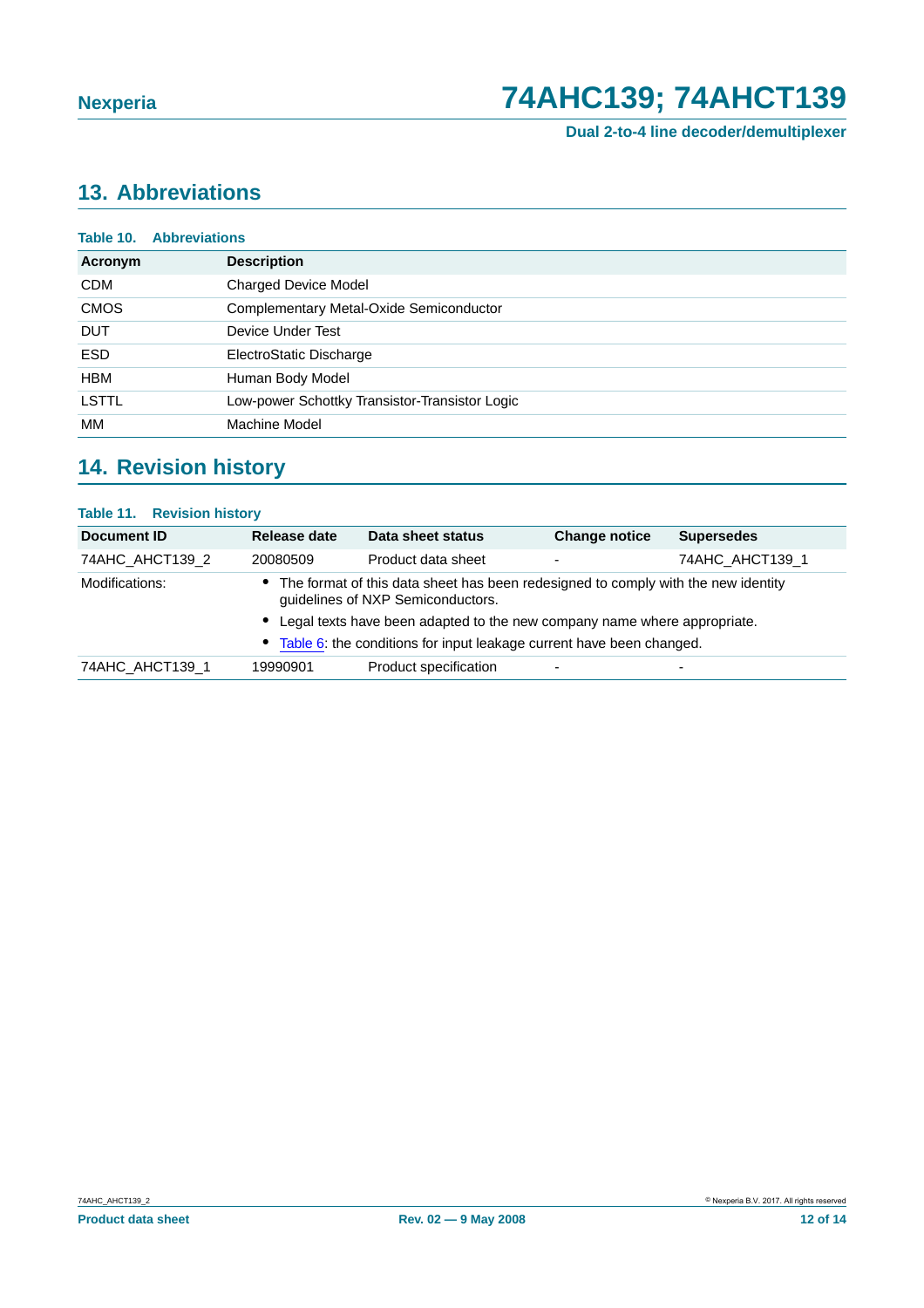**Dual 2-to-4 line decoder/demultiplexer**

## <span id="page-12-0"></span>**15. Legal information**

### <span id="page-12-1"></span>**15.1 Data sheet status**

| Document status <sup>[1][2]</sup> | Product status <sup>[3]</sup> | <b>Definition</b>                                                                     |
|-----------------------------------|-------------------------------|---------------------------------------------------------------------------------------|
| Objective [short] data sheet      | Development                   | This document contains data from the objective specification for product development. |
| Preliminary [short] data sheet    | Qualification                 | This document contains data from the preliminary specification.                       |
| Product [short] data sheet        | Production                    | This document contains the product specification.                                     |

[1] Please consult the most recently issued document before initiating or completing a design.

[2] The term 'short data sheet' is explained in section "Definitions"

The product status of device(s) described in this document may have changed since this document was published and may differ in case of multiple devices. The latest product status information is available on the Internet at URL http://www.nexperia.com.

#### <span id="page-12-2"></span>**15.2 Definitions**

**Draft —** The document is a draft version only. The content is still under internal review and subject to formal approval, which may result in modifications or additions. Nexperia does not give any representations or warranties as to the accuracy or completeness of

information included herein and shall have no liability for the consequences of use of such information.

**Short data sheet —** A short data sheet is an extract from a full data sheet with the same product type number(s) and title. A short data sheet is intended for quick reference only and should not be relied upon to contain detailed and full information. For detailed and full information see the relevant full data sheet, which is available on request via the local Nexperia sales office. In case of any inconsistency or conflict with the short data sheet, the full data sheet shall prevail.

#### <span id="page-12-3"></span>**15.3 Disclaimers**

**General —** Information in this document is believed to be accurate and reliable.However,Nexperiadoesnotgiveanyrepresentationsor warranties, expressed or implied, as to the accuracy or completeness of such information and shall have no liability for the consequences of use of such information.

**Right to make changes —** Nexperia reserves the right to make changes to information published in this document, including without limitation specifications and product descriptions, at any time and without notice. This document supersedes and replaces all information supplied prior to the publication hereof.

**Suitability for use —** Nexperia products are not designed, authorized or warranted to be suitable for use in medical, military, aircraft, space or life support equipment, nor in applications where failure or

malfunction of a Nexperia product can reasonably be expected to result in personal injury, death or severe property or environmental damage. Nexperia accepts no liability for inclusion and/or use of Nexperia products in such equipment or applications and therefore such inclusion and/or use is at the customer's own risk.

**Applications —** Applications that are described herein for any of these products are for illustrative purposes only. Nexperia makes no representation or warranty that such applications will be suitable for the specified use without further testing or modification.

**Limiting values —** Stress above one or more limiting values (as defined in the Absolute Maximum Ratings System of IEC 60134) may cause permanent damage to the device. Limiting values are stress ratings only and operation of the device at these or any other conditions above those given in the Characteristics sections of this document is not implied. Exposure to limiting values for extended periods may affect device reliability.

**Terms and conditions of sale —** Nexperia products are sold subject to the general terms and conditions of commercial sale, as published at http://www.nexperia.com/profile/terms, including those pertaining to warranty, intellectual property rights infringement and limitation of liability, unless explicitly otherwise agreed to in writing by Nexperia. In case of any inconsistency or conflict between information in this document and such terms and conditions, the latter will prevail.

**No offer to sell or license —** Nothing in this document may be interpreted or construed as an offer to sell products that is open for acceptance or the grant, conveyance or implication of any license under any copyrights, patents or other industrial or intellectual property rights.

#### <span id="page-12-4"></span>**15.4 Trademarks**

Notice: All referenced brands, product names, service names and trademarks are the property of their respective owners.

## <span id="page-12-5"></span>**16. Contact information**

For more information, please visit: **http://www.nexperia.com**

For sales office addresses, please send an email to: **salesaddresses@nexperia.com**

74AHC\_AHCT139\_2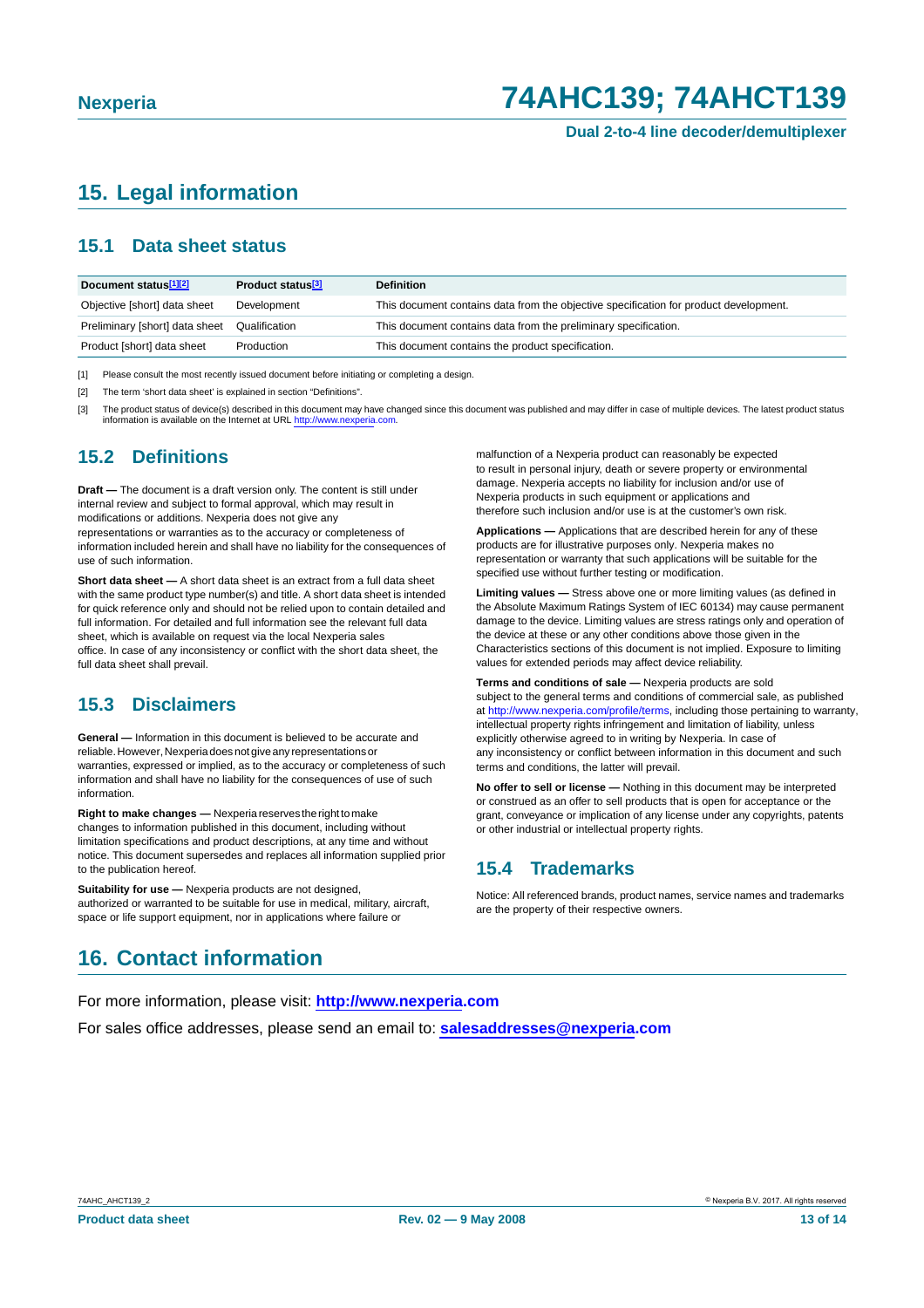**Dual 2-to-4 line decoder/demultiplexer**

### <span id="page-13-0"></span>**17. Contents**

| 1    | General description 1              |
|------|------------------------------------|
| 2    | Features  1                        |
| 3    | Ordering information 1             |
| 4    |                                    |
| 5    |                                    |
| 5.1  |                                    |
| 5.2  |                                    |
| 6    | Functional description  4          |
| 7    | Limiting values 4                  |
| 8    | Recommended operating conditions 5 |
| 9    | Static characteristics 5           |
| 10   | Dynamic characteristics  7         |
| 11   | Waveforms  8                       |
| 12   | Package outline  10                |
| 13   | Abbreviations 12                   |
| 14   | Revision history 12                |
| 15   |                                    |
| 15.1 | 13                                 |
| 15.2 | Definitions<br>13                  |
| 15.3 | Disclaimers<br>13                  |
| 15.4 | Trademarks<br>13                   |
| 16   | Contact information 13             |
| 17   | Contents 14                        |